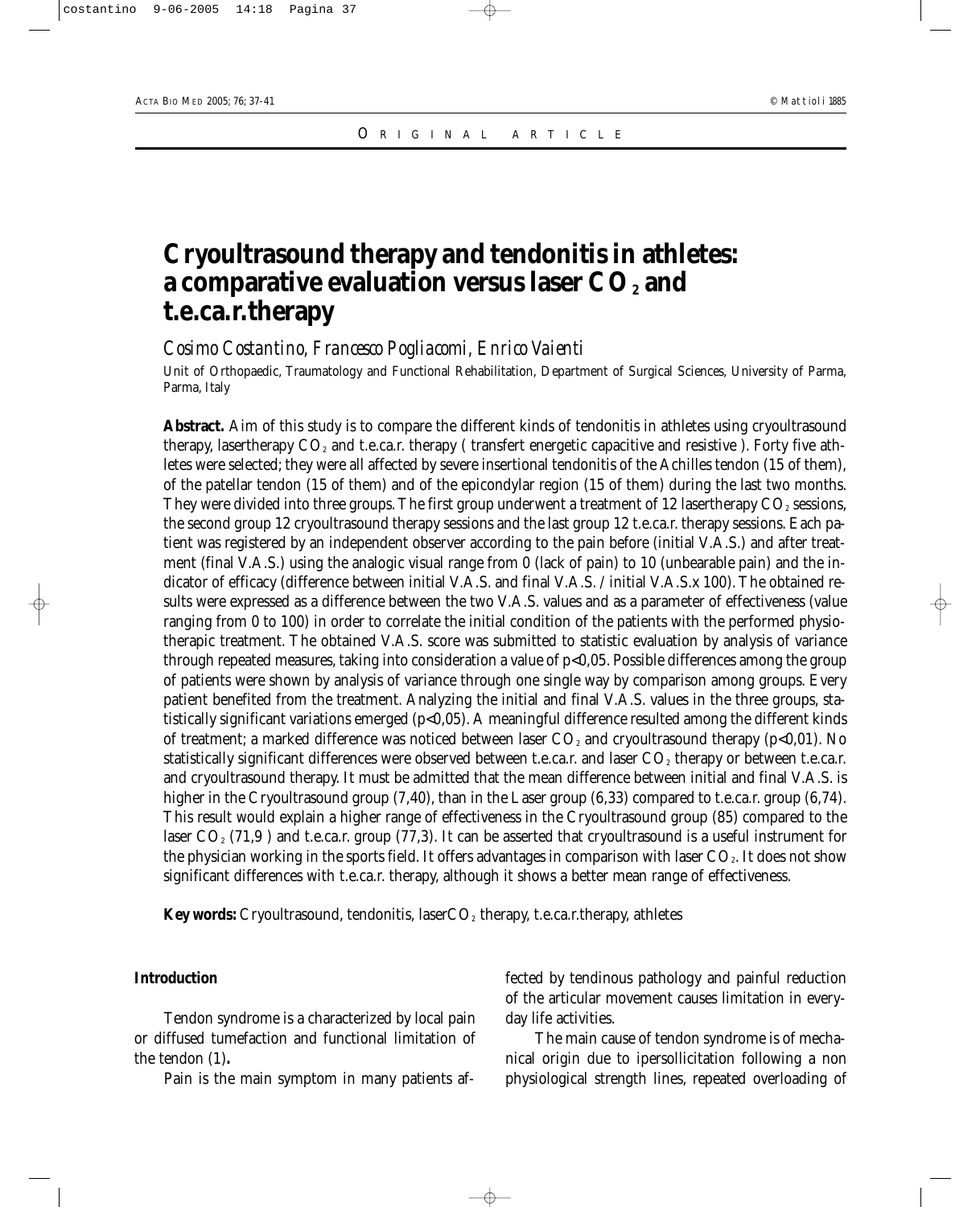the tissues, and to the phenomenon of resonance which particular grounds or sportive or working equipments may provoke on tendons (2).

Since very little vascolarized functional overloading may reduce the possibilities of recovery, physical therapy is able to resolve the inflammatory process and restore elasticity to tendinous tissue.

Cryoultrasound allows the treatment of different pathologies of the motorius apparatus e.g.

- Severe inflammatory pathologies
- Pain intensification in chronic degenerative pathologies
- Severe phases in traumatology (interruption of pain-spasm-immobilization, improvement in recovery restore process and a quicker recovery.

Cryoultrasound therapy (Fig. 1) exploits the action of two different therapeutic techniques: cryotherapy and ultrasound therapy, thus improving the ordinary mechanical therapeutic, thermic and biological effects which ultrasound therapy offers.



**Figure 1**. Cryoultrasound equipement (mixed therapy between crio and ultrasound therapy)

Mechanical effect:

Connectives and muscle tissue cells are stimulated by mechanical stress and produce more collagen fibers and proteoglycans.

Thermic effect:

The superficial localized erythema in the area of treatment causes an increase in superficial circulation while decreasing circulation at muscular level.

Biological effect:

The difference in temperature between the dermis and the underlying muscle causes a better circulatory effect by increasing metabolism (3).

The cryotherapic effect is obtained thanks to the pressure and controlled evaporation of gas (Freon) inside a refrigeration system.

The cryotherapic effects may happen on a superficial medium or deep level according to the duration of application, these include a decrease in pain in anti-infiammatory agent**,** in edema and in a miorelaxing effect.

The head of the ultrasound system placed on the interested area, provokes an initial vasoconstriction followed by a strong superficial vasodilation with a decrease in circulation at muscular level.

A decrease in temperature in the deep tissue creates an increase in density in the tissue itself, increases the mechanical effect, and notably reduces the thermic effect of the ultrasound.

The duration of this treatment may vary from 10 to 30 minutes, the power varies from 0 to 3 watt/ $\text{cm}^2$ and temperature varies from 3 to -5**°** centigrade degrees.

The indication of the therapy may occur as follow:

- Continuous
- Pulsed at 50 Hz (P1) and at 100 Hz frequency (P2)

The contraddictions to the treatment by cryoultrasound are: osteoporosis with high turnover, haemorrhage, presence of pieces of metal, varicose veins**,** thrombophlebitis, pace-maker, obliterous arteriopathy, tumor, pregnancy, fertilis epiphysis, raynaud syndrome (3).

Aim of this study is to compare the different kinds of of tendonitis treatment in athletes using cryoultrasound therapy, endogenous thermotherapy like lasertherapy CO2 (transfert of energy by projection) and esogenous thermotherapy like t.e.ca.r.the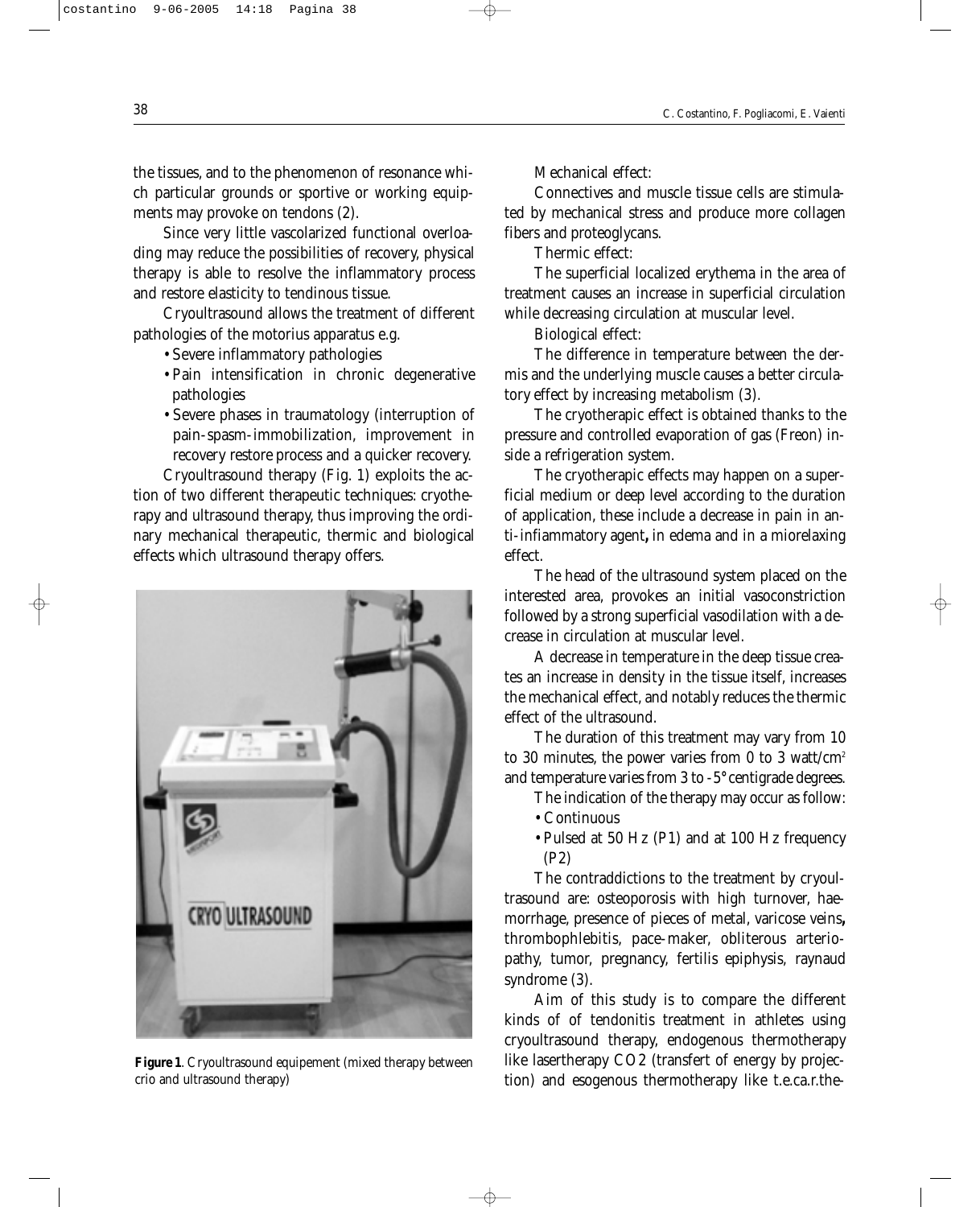rapy (currents of charge movement inside biological tissues).

### **Materials and methods**

Fourty five athletes were selected (24 footballers, 13 volleyballers, 8 basketball players), 32 males and 13 females, with a mean age of 33 years, all affected by severe insertional tendonitis during the last two months.

The tendonitis was localized at Achilles tendon (15 of them), at patellar tendon (15 of them) and in epicondylar region (15 of them).

They were divided into three groups. Each group consisted of 5 cases of Achilles, 5 cases of patellar and 5 cases of epicondylar tendonitis.

The first group underwent a treatment of 12 lasertherapy  $CO<sub>2</sub>$  sessions, the second group 12 cryoultrasound therapy sessions and the last group 12 t.e.ca.r. therapy sessions.

Each group was submitted to the therapy mentioned above as follows:

Laser group**:** twelve sessions of 15 minutes period, continuous method, 12 watt of power.

T.e.ca.r. group: 12 sessions of 30 minutes period divided into 15 minutes with capacitive method, 15 minutes with resistive method; continuous method and medium power.

Cryoultrasound group: 12 sessions of 20 minutes period, continuous method, temperature of - 2 °C and power of 1,8 watt/cm2 (Fig. 2)

Each patient was registered by an independent observer according to the pain before (initial V.A.S.) and after treatment (final V.A.S.) using the analogic visual range from 0 (lack of pain) to 10 (unbearable pain) and the indicator of efficacy (difference between initial V.A.S. and final V.A.S. initial/V.A.S. x 100) (Table 1).

The patients satisfaction was arbitrarius classified as follows: unsatisfied, slightly satisfied, satisfied, very satisfied.

The obtained results were expressed as a difference between the two V.A.S. values and as a parameter of effectiveness (value ranging from 0 to 100) in order to correlate the initial condition of the patients with the performed physiotherapic treatment.



**Figure 2**. Treatment by cryoultrasound in elbow's epicondylar tendonitis

According to the efficacy indicators the obtained results were classified as follows:

- slightly improved (score from 1 to 30);

- well improved (from 31 to 55);

- very well improved (from 56 to 80)
- recovered (from 81 to 100).

The obtained V.A.S. score was submitted to statistic evaluation by analysis of variance through repeated measures, taking into consideration a value of p<0,05.

Possible differences among the groups of patients were shown by analysis of variance through one single way by comparision among groups.

### **Results**

Every patient benefited from the treatment.

The V.A.S. score for each group being respectively: Cryoultrasound: 8,73 +/- 0,77 (initial), 1,33 +/-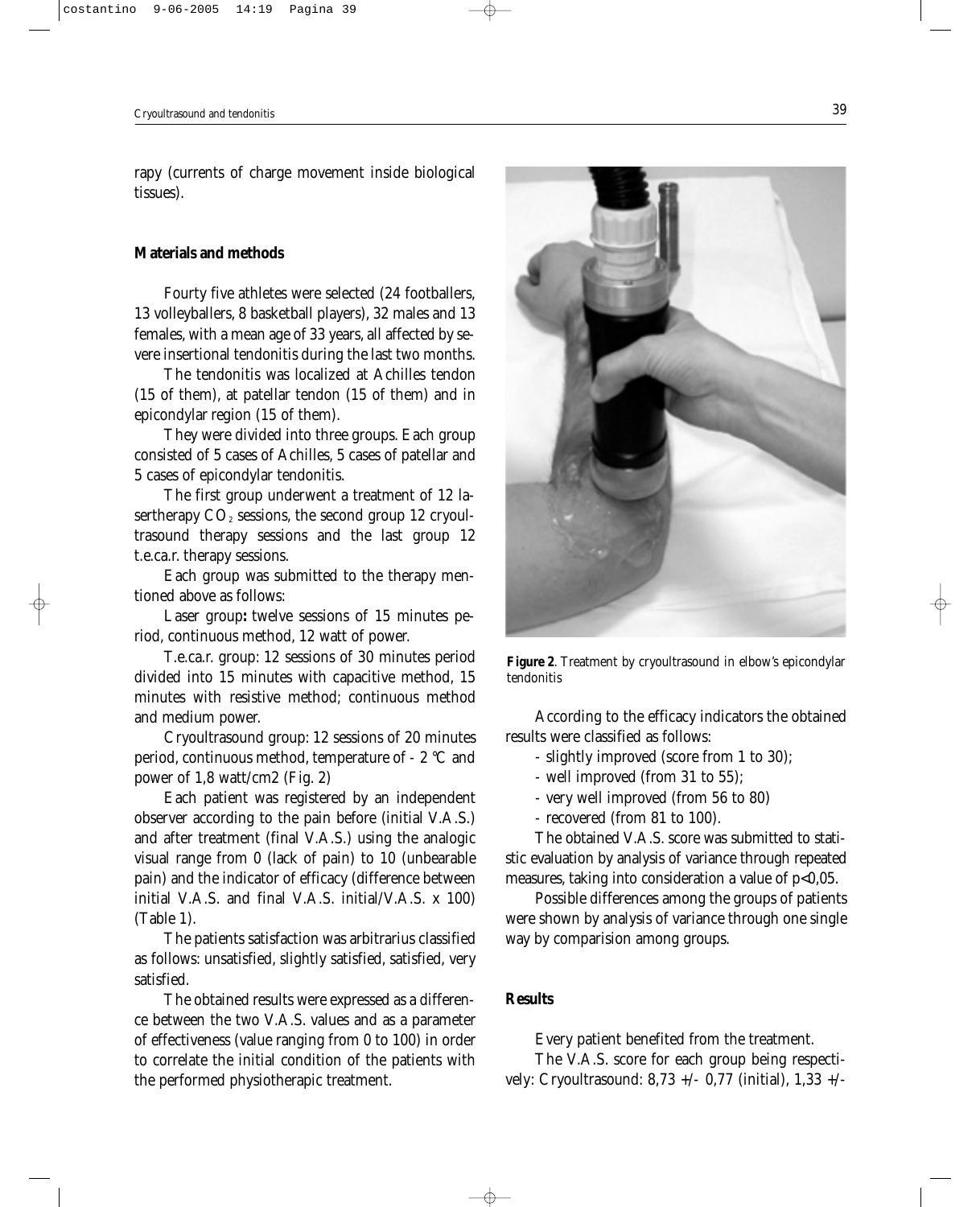|       | Laser CO <sub>2</sub>      |                  |      | T.e.ca.r.therapy         |                         |      | Cryoultrasound |                         |            |  |  |
|-------|----------------------------|------------------|------|--------------------------|-------------------------|------|----------------|-------------------------|------------|--|--|
|       | V.A.S. tendinitis rotulea  |                  |      |                          |                         |      |                |                         |            |  |  |
|       | Inizial                    | Final            | %    | Inizial                  | Final                   | %    | Inizial        | Final                   | %          |  |  |
|       | 10                         | $\boldsymbol{2}$ | 80   | 9                        |                         | 89   | 8              | $\bf{0}$                | 100        |  |  |
|       | 8                          | 3                | 62,5 | 10                       | 2                       | 80   | 8              |                         | 87,5       |  |  |
|       | 8                          | $\boldsymbol{2}$ | 75   | 8                        | $\boldsymbol{2}$        | 75   | 8              | 0                       | 100        |  |  |
|       | 9                          | $\overline{3}$   | 67   | 8                        | $\overline{3}$          | 62,5 | 10             | $\boldsymbol{2}$        | 80         |  |  |
|       | 8                          | 3                | 62,5 | $\overline{\mathcal{U}}$ | $\overline{c}$          | 71,5 | 9              | $\mathbf{1}$            | 89         |  |  |
| Media | 8,6                        | 2,6              | 69,4 | 8,4                      | $\overline{c}$          | 75,6 | 8,6            | 0,8                     | 91         |  |  |
|       | V.A.S. tendinitis achillea |                  |      |                          |                         |      |                |                         |            |  |  |
|       | 9                          | 3                | 67   | 9                        | $\boldsymbol{2}$        | 78   | 10             | 2                       | 80         |  |  |
|       | 9                          | 3                | 67   | 10                       | $\boldsymbol{2}$        | 80   | 9              | $\mathbf{1}$            | 89         |  |  |
|       | 9                          | $\boldsymbol{2}$ | 78   | 9                        | $\boldsymbol{2}$        | 78   | 9              | $\boldsymbol{2}$        | 78         |  |  |
|       | 10                         | 3                | 70   | 8                        | $\overline{\mathbf{c}}$ | 75   | 9              | $\overline{\mathbf{c}}$ | 78         |  |  |
|       | 8                          | 3                | 62,5 | 9                        | $\overline{c}$          | 78   | 8              | $\overline{c}$          | 75         |  |  |
| Media | 9                          | 2,8              | 68,9 | $\boldsymbol{9}$         | $\boldsymbol{2}$        | 77,8 | 9              | 1,8                     | ${\bf 80}$ |  |  |
|       | V.A.S. epicondilite        |                  |      |                          |                         |      |                |                         |            |  |  |
|       | 9                          | $\boldsymbol{2}$ | 78   | 9                        |                         | 89   | 10             | $\boldsymbol{2}$        | 80         |  |  |
|       | 8                          | $\boldsymbol{2}$ | 75   | 8                        | 2                       | 75   | 8              | $\mathbf{1}$            | 87,5       |  |  |
|       | 10                         | $\boldsymbol{2}$ | 80   | 10                       | 2                       | 80   | 8              | 0                       | 100        |  |  |
|       | 8                          | $\mathbf{1}$     | 87,5 | 8                        | $\boldsymbol{2}$        | 75   | 9              | $\boldsymbol{2}$        | 78         |  |  |
|       | 9                          | 3                | 67   | 8                        | $\overline{c}$          | 75   | 8              | $\overline{\mathbf{c}}$ | 75         |  |  |
|       | 8,8                        | $\overline{c}$   | 77,5 | 8,6                      | 1,8                     | 78,8 | 8,6            | 1,4                     | 84,1       |  |  |

**Table 1.** V.A.S. score

0,82 (final), T.e.ca.r.therapy: 8,67 +/- 0,90 (initial), 1,93 +/-0,46 (final), Lasertherapy: 8,80 +/- 0,77 (initial), 2,47 +/- 0,64 (final).

Analyzing the initial and final V.A.S. values in the three groups, statistically significant variations emerged (p<0,05). A meaningful difference resulted among the different kinds of treatment; a marked difference was noticed between Laser  $CO<sub>2</sub>$  and Cryoultrasound therapy  $(p<0,01)$ .

No statistically significant differences were observed between t.e.ca.r. and laser  $CO<sub>2</sub>$  therapy or between t.e.ca.r. and cryoultrasound therapy.

It must be admitted that the mean difference between initial and final V.A.S. is higher in the cryoultrasound group (7,40), than in the laser group (6,33) compare to t.e.ca.r. group (6,74).

This result would explain a higher range of effectiveness in the cryoultrasound group (85) compared to the CO2 laser (71,9) and t.e.ca.r. groups (77,4).

The result obtained by cryoultrasound in the list used to evaluate the efficacy of treatment is classified as recovered; whereas in the other two therapies: well improved.

However the patient's satisfaction must be taken into account: (another thing to take into account is the patient).

Out of all treated patients, 19 patients (42%) declared to be satisfied) and 26 patients (58%) very satisfied. Among these treated patients by cryoultrasound only one declared to be satisfied and 14 were very satisfied.

Among the patients treated by laser CO2, 11 were satisfied and 4 very satisfied. Out of those treated by t.e.ca.r. therapy, 7 were satisfied and 8 very satisfied (Table 2).

After 8 months from the treatment a follow-up was carried out and a better condition of the patients treated by cryoultrasound emerged compared to those treated by t.e.ca.r. and laser CO2 therapy.

In the group treated by cryoultrasound, no relapse was observed.

In the laser CO2 group, 3 patients complained of sharper pain, 2 of them at rotular tendon and 1 in the epicondilar area.

In the t.e.ca.r. group, 2 patients with epicondilitis still presented pain.